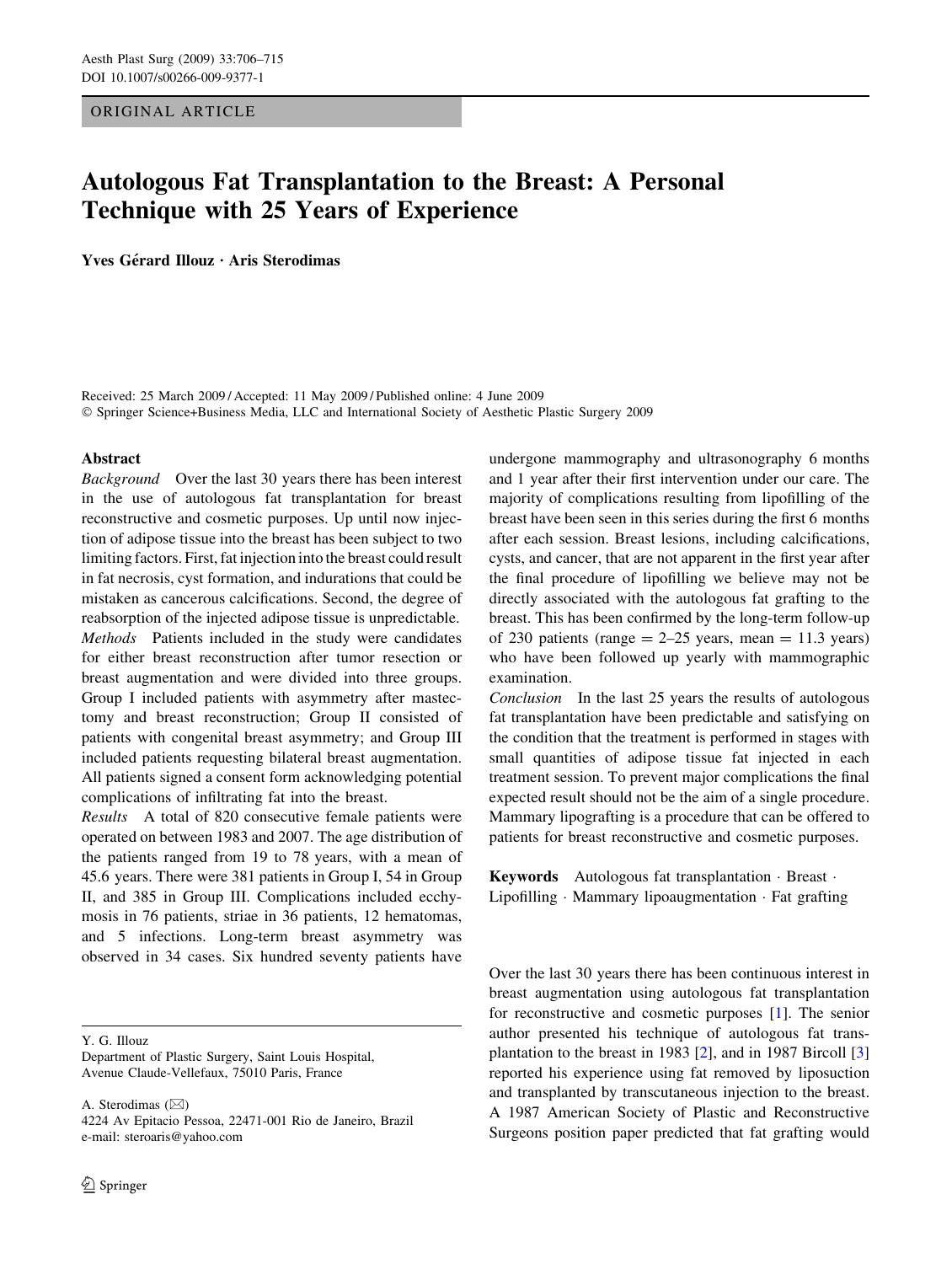compromise breast cancer detection and should therefore be prohibited [[4\]](#page-8-0).

Until now adipose tissue injection into the breast or mammary lipoaugmentation has been subject to two limiting factors. First, fat injection in and around the breast could result in cyst formation, indurations, and fat necrosis that could be mistaken as cancerous calcifications. Second, the degree of reabsorption of the injected adipose tissue is unpredictable. Fat grafting remains shrouded in the stigma of the variable results experienced by most plastic surgeons when they first grafted fat.

In 2005, Spear et al. [\[5](#page-8-0)] reported that autologous fat transplantation is a very safe technique that can improve or correct significant contour deformities after breast reconstruction which otherwise would require more complicated and riskier procedures to improve. There are centers around the world where autologous fat transfer for breast reconstruction has become a routine procedure due to its simplicity, safety, and reproducibility [[6\]](#page-8-0). It is systematically offered to all of their patients as the final, perfecting procedure of breast reconstruction, irrespective of the technique used for the initial reconstructive procedure, and also for the repair of certain conservative treatments [\[7](#page-8-0)]. In recent years autologous fat grafting to the breast has been reported to be a useful procedure for cosmetic breast enhancement in many patients who desire such a procedure, although there is still skepticism about this procedure [\[8](#page-9-0)].

We present the senior author's technique and report on our 25 years of experience in performing this specific procedure with emphasis on the "pearls," "pitfalls," and complications.

# Materials and Methods

All patients who were included in the study were candidates for either breast augmentation or breast reconstruction after tumor resection. The patients were divided into three groups. Group I included patients with asymmetry after mastectomy and breast reconstruction; Group II consisted of patients with congenital breast asymmetry; and Group III included patients requesting bilateral breast augmentation. All patients included in the study had preoperative mammography and ultrasonography examinations. Only patients with the American College of Radiology Breast Imaging Reporting and Data System (ACR BI-RADS) category 1 or 2 were included. Group I patients were disease free for at least 1 year after breast reconstruction. All patients had to sign a consent form that presented potential complications of infiltrating fat into the breast and also agree to undergo routine postoperative mammography and ultrasonography.

#### Technique

- 1. Marking of the areas for liposuction and fat grafting was done while the patient was standing (Fig. 1).
- 2. Preoperative sedation in the surgical suite is administered.
- 3. After injection of normal saline wetting solution containing 1:500,000 of adrenaline using a small-bore cannula and waiting 15 min, a 60-cc syringe attached to a 4-mm blunt cannula is inserted through a small incision in the selected area to be lipoaspirated.
- 4. Fat is aspirated using the syringe method. The donor sites could include the abdominal, flank, thigh, and knee fat areas [\[9](#page-9-0), [10\]](#page-9-0).
- 5. The aspirated fatty tissue is treated in the following manner: With the syringe held vertically with the open end down, the fat is allowed to decant (Fig. [2\)](#page-2-0). After 10-15 min, the fat becomes nearly yellow. The preparation of 10-ml syringes for injection into the breast is shown in Fig. [3](#page-2-0).
- 6. The breast is divided into four cosmetic units (Fig. [4](#page-2-0)). Fat is woven into the subcutaneous and intraglandular spaces of the breast using a 2.5-mm cannula attached to a 10-ml syringe with multiple passes, injecting only a small amount with each pass as the cannula is withdrawn in order to obtain the most reliable clinical



Fig. 1 Marking of the areas for liposuction and fat grafting was done while the patient was standing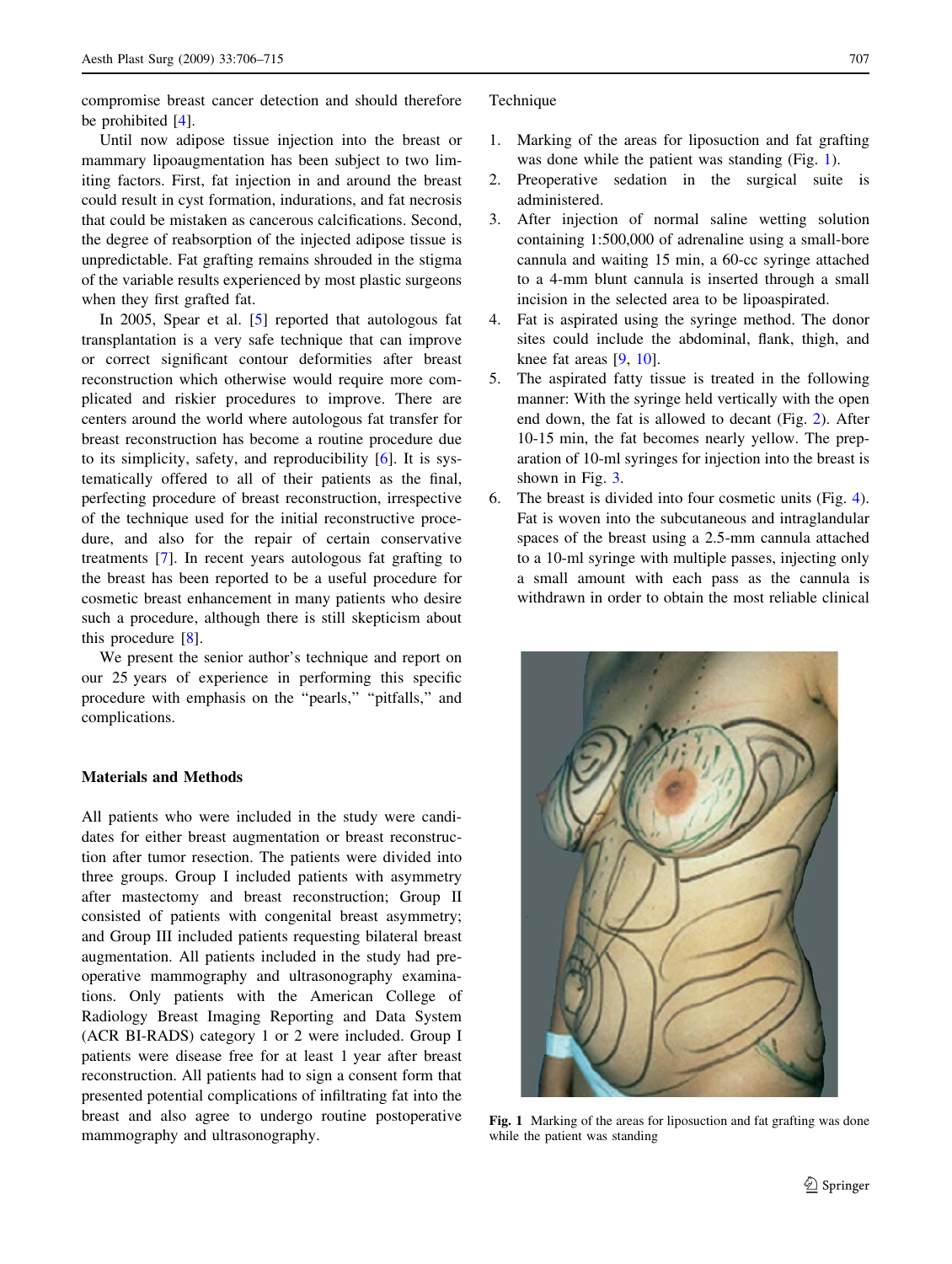<span id="page-2-0"></span>



Fig. 2 Decanting of fat in preparation for grafting



Fig. 3 Preparation of 10-ml syringes for injection into the breast

outcome (Fig. 5). The entire breast is addressed by filling one cosmetic unit at a time.

7. A light dressing is used on the breasts postoperatively in order not to exert pressure on the breasts.

# Results

A total of 820 consecutive female patients were operated on between 1983 and 2007. The age of the patients ranged from



Fig. 4 Schematic division of breast into four cosmetic units



Fig. 5 Schematic representation of the injection planes of the breast

19 to 78 years (mean  $=$  45.6 years). Twenty-five to 180 ml of fat was grafted into each breast in each session  $(mean = 145 \text{ ml})$ . The number of sessions needed to achieve the desired result ranged from one to five (mean = 3 sessions). The total amount of fat transplanted in each breast ranged from 25 to 900 ml (mean  $=$  540 ml). There were 381 patients classified into Group I. Lipografting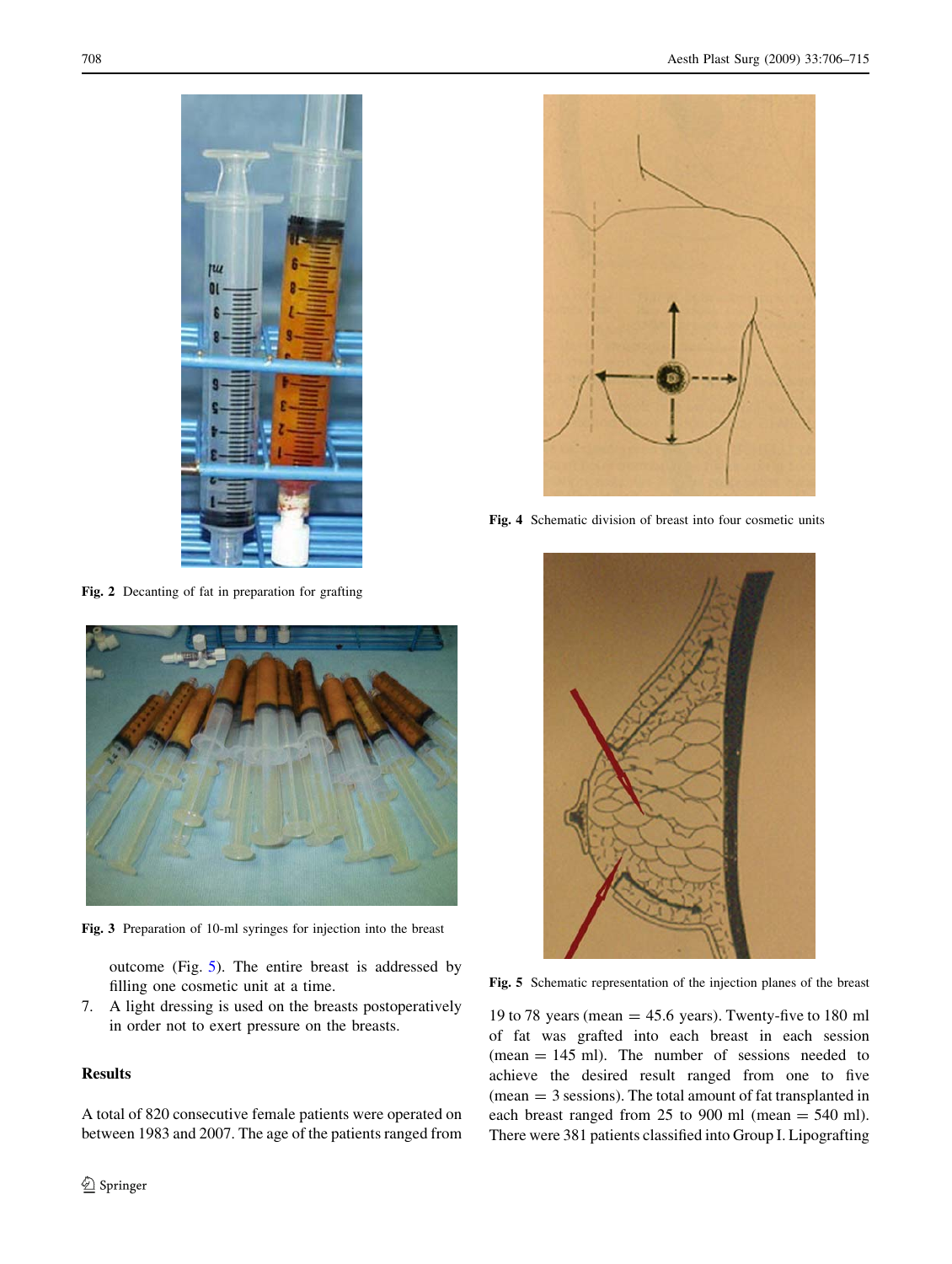was performed for correction of breast asymmetry and deformities after mastectomy and breast reconstruction. Autologous fat grafting with removal of silicone implants was performed in 253 patients who had undergone unilateral placement of implants for reconstruction of the breast. In 98 cases lipofilling was performed following unilateral breast reconstruction with a myocutaneous flap transfer. In 30 cases unilateral lipotransfer was done to correct breast deformities after local tumor resection. There were 54 cases classified into Group II. In 43 cases congenital breast asymmetry was corrected by lipotransfer to the breast, and in 11 cases of Poland syndrome, unilateral autologous fat transplantation was performed. Group III included 385 cases of bilateral fat transfer for breast augmentation (Fig. 6).

Complications included small areas of ecchymosis in 76 patients, the development of striae in 36 patients, 12 hematomas, and 5 infections. The hematomas were resolved without any intervention and antibiotics were given in the cases of infection (Fig. 7). Long-term breast asymmetry was



Fig. 6 Schematic representation of the patient group classifications



Fig. 7 Schematic representation of complications observed in this series of patients

seen in 34 cases. Thirteen of the 34 patients underwent one session of lipofilling for correction of breast asymmetry. In Group III there were 36 patients who requested additional breast volume and had bilateral breast augmentation by the insertion of breast implants. The majority of the women had a significant improvement in their breast size and/or shape postoperatively. Six hundred seventy patients have undergone mammography a 6 months and 1 year after their first intervention under our care. Postoperative mammograms after autologous fat transplantation to the breast identify changes one would expect after a breast reduction surgical intervention (Fig. 8).

# Patient 1

A 43-year-old female was referred to our clinic after she had been operated on for breast cancer in the right breast. Subcutaneous mastectomy had been performed and a silicone implant inserted (Group I). On examination the patient had a significant deformity with retraction of the skin on the right breast and ptosis of the left breast (Fig. [9](#page-4-0)a, b). The implant was removed and then the patient underwent three sessions of autologous fat transplantation, with 3 months between each one (session  $1 = 92$  ml, session  $2 = 108$  ml, and session  $3 = 89$  ml). The total volume of fat grafted was 289 ml. Six months after the last session the



Fig. 8 Mammographic exam 12 months after performing autologous fat transplantation to the breast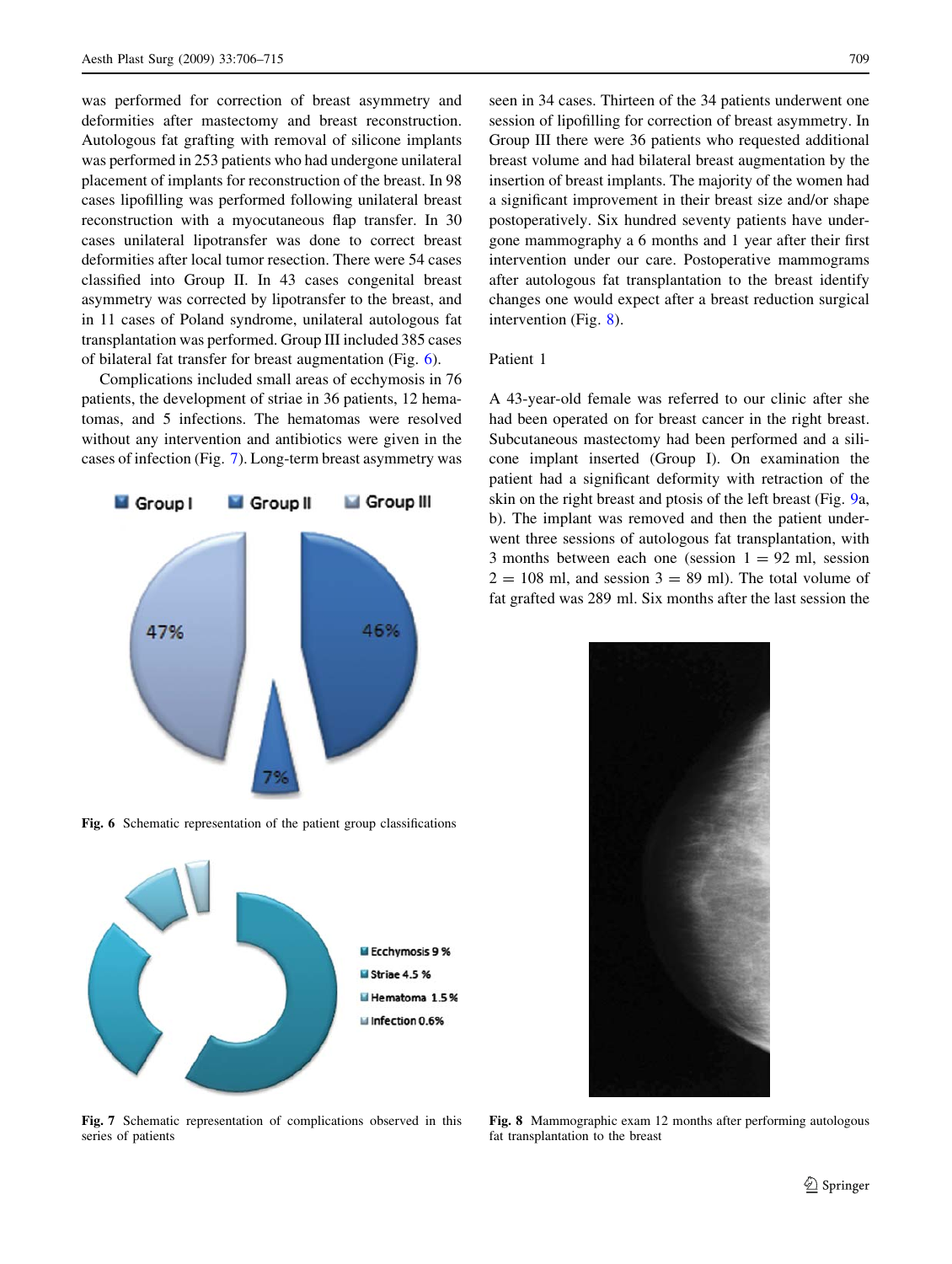<span id="page-4-0"></span>Fig. 9 a, b Preoperative views of a 43-year-old female patient after performing right subcutaneous mastectomy and insertion of a breast silicone implant. c, d Postoperative views after removal of the right breast's silicone implant, three sessions of autologous fat transplantation, left breast mastopexy, and nipple-areola reconstruction on the right breast 4 years after the last intervention



patient underwent mastopexy of the left breast and nippleareola reconstruction on the right. The patient is shown in Fig. 9c and d 4 years after the last procedure with no complications and a satisfactory aesthetic result.

## Patient 2

A 18-year-old female with Poland syndrome was referred to our clinic (Group II). She expressed the desire to undergo the least invasive procedure available to achieve an aesthetically pleasing result (Fig. 10a). The patient underwent five sessions, with 3 months between each one, of autologous fat transplantation (session  $1 = 127$  ml, session  $2 = 209$  ml, session  $3 = 82$  ml, session  $4 = 206$  ml, session  $5 = 185$  ml). The total volume of fat grafted was 809 ml on the left breast. Six months after the last session the patient underwent nipple-areola reconstruction on the left breast. The patient is shown in Fig. 10b 7 years after the last procedure with no complications and a satisfactory aesthetic result. The CT scan shows the left breast lipofilling 18 months after the last session (Fig. [11\)](#page-5-0).

## Patient 3

A 27-year-old female came to our clinic requesting breast augmentation but she did not want to undergo insertion of implants (Group III) (Fig. [12](#page-5-0)a, b). There were two sessions, 3 months apart, of bilateral autologous fat transplantation (session  $1 = 105$  ml, session  $2 = 135$  ml). The total volume of fat grafted was 240 ml in each breast. The patient is shown in Fig. [12](#page-5-0)c, D 11 years after the last procedure with no complications and a satisfactory aesthetic result.

Fig. 10 a Preoperative view of a 18-year-old female patient with Polands' syndrome on the left side. b Postoperative view after five sessions of breast lipofilling and nipple-areola reconstruction on the left breast 7 years after the last procedure

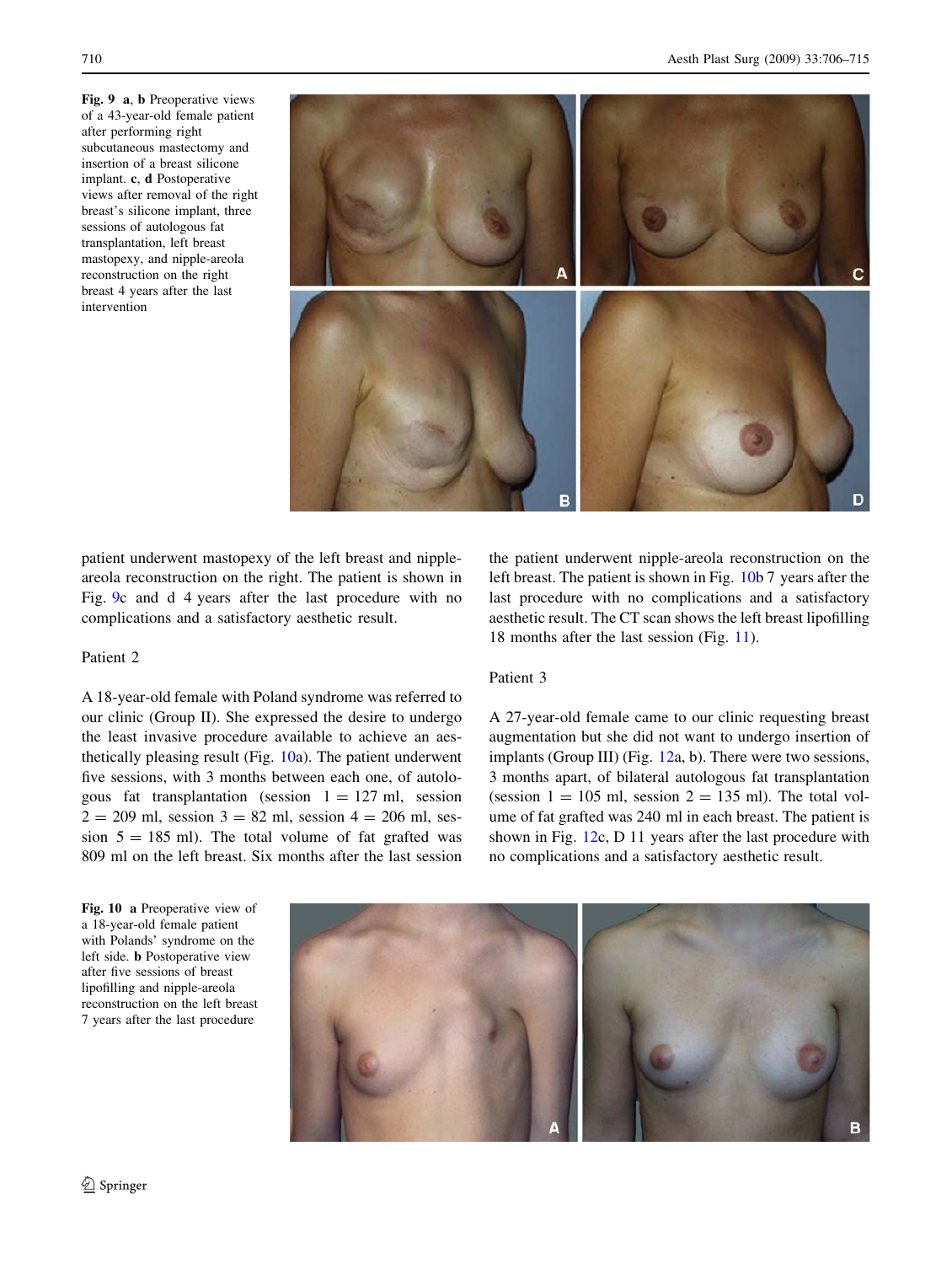<span id="page-5-0"></span>

Fig. 11 CT scan shows the left breast's lipofilling 18 months after the last session

## Discussion

Autologous fat grafting to the breast is not a simple procedure and should be performed only by well-trained and skilled surgeons. A recent study confirms that this procedure is being performed incorrectly by untrained and untutored physicians and could result in major complications [[11\]](#page-9-0). An extensive literature review indicated that the major complications observed after lipografting of the breast were related mainly to technical errors and to the wrong anatomic site of harvesting and implantation of the fat  $[12]$  $[12]$ . The primary complication of breast lipografting is the formation of liponecrotic cysts which have characteristically benign appearances in sonography, mammography,

Fig. 12 a, b Preoperative view of a 27-year-old female patient requesting breast augmentation. c, d Postoperative view after two sessions of autologous fat transplantation

or magnetic resonance imaging (MRI) [\[13](#page-9-0), [14](#page-9-0)]. Calcifications in breast parenchyma can also be expected after breast fat injection, and according to a recent study lipofilling for breast augmentation should not be performed in patients with a family history of breast cancer [\[15](#page-9-0)]. Fat necrosis, cyst formation, and indurations can be seen as in any other surgical manipulation of the breast [[16,](#page-9-0) [17\]](#page-9-0). A range of mammographic findings such as parenchymal asymmetrical densities, radiolucent cyst, heterogeneity of the subcutaneous tissues, and benign-looking calcifications can be expected after autologous fat transplantation to the breast. Ultrasonographic features like anechoic lesions with posterior acoustic enhancement or shadowing, cystic lesions with internal echo, and increased echogenicity of the subcutaneous tissues can also be expected after breast lipofilling [[18,](#page-9-0) [19](#page-9-0)]. The ACR BI-RADS classification of the 670 patients who underwent mammography 6 months and 1 year after their first intervention under our care is given in Table [1](#page-6-0).

In recent years, advanced radiologic screening techniques have made it easier for radiologists to distinguish between the changes associated with benign necrosis of breast tissue and changes associated with cancer. Knowledge of the appearance of the breast on mammography and ultrasonography and the evolution of patterns of fat necrosis in patients who have undergone breast fat injection is mandatory in the evaluation of post-lipofilling breast lesions. Figure [13](#page-6-0) shows the mammographic appearance of a breast before autologous fat transplantation and Fig. [14](#page-6-0) shows the breast 12 months after the final session. In

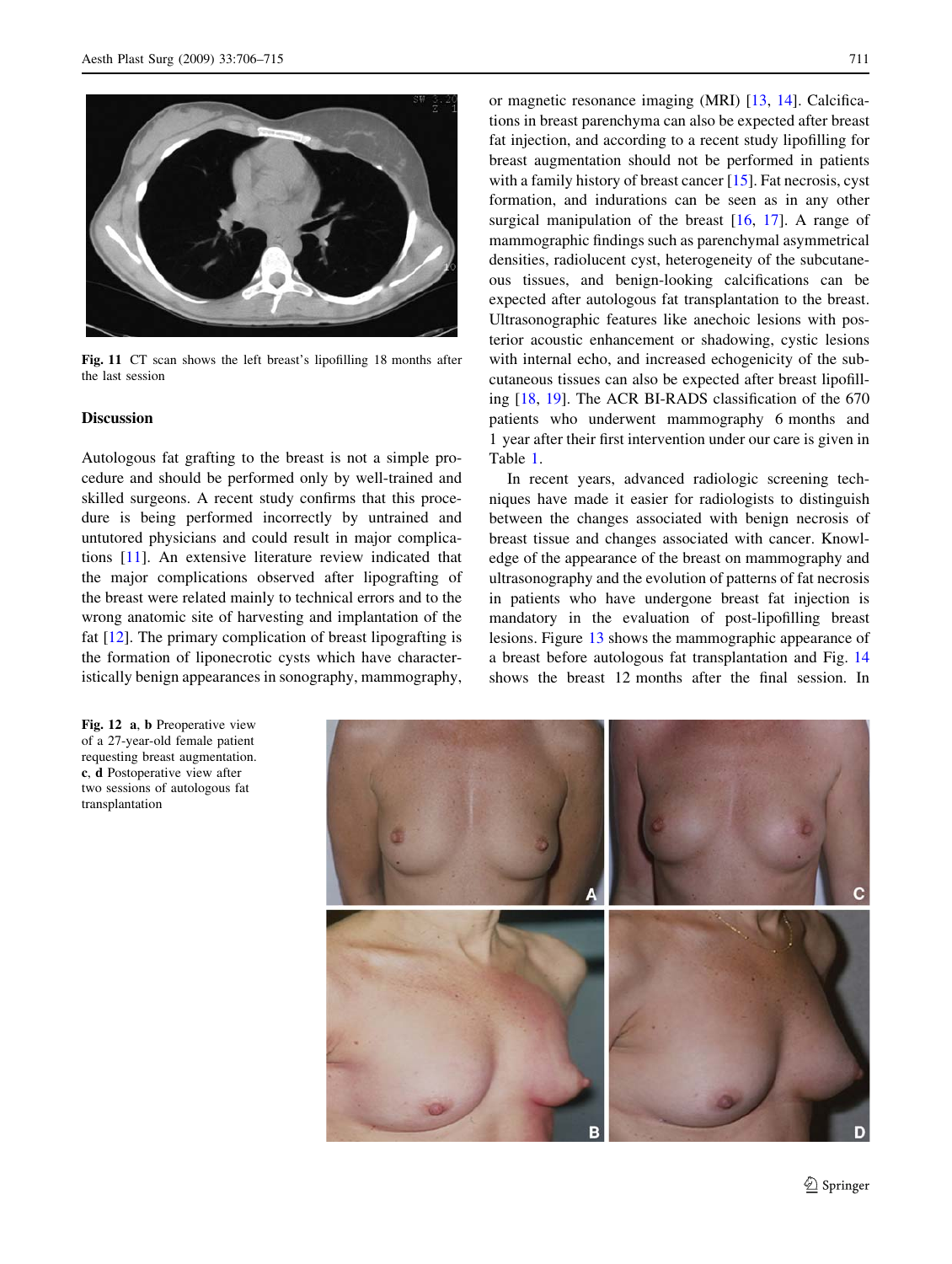<span id="page-6-0"></span>Table 1 Classification of the patients who underwent mammographic examinations 6 months and 1 year after their primary breast autologous fat transplantation by ACR BI-RADS

| <b>ACR BI-RADS</b> | Patient % |          |
|--------------------|-----------|----------|
|                    | 6-month   | 12-month |
| Category 0         | 10        | 4.5      |
| Category 1         | 41        | 47       |
| Category 2         | 23.5      | 31       |
| Category 3         | 25.5      | 17.5     |
| Category 4         | $\theta$  | 0        |
| Category 5         | 0         |          |

selected cases, MRI may be more accurate in evaluating breast findings. Transplanted fat in the breast has a smaller MRI T1 signal compared with native breast fat and the T2 signal of the transplanted fat is higher than that of native fat. This could probably be due to a slightly lower fat content and/or fibrosis of the injected areas or due to higher perfusion [\[20](#page-9-0)]. In Group III patients who requested breast augmentation by placement of silicone implants using the periareolar incision, lipoma-like tissue was observed. Similar lipoma-like tissue has been observed after autologous fat transplantation to the face and gluteal area [[21,](#page-9-0) [22](#page-9-0)].

Numerous studies support the idea that radiologists have a high level of confidence in differentiating between fat necrosis calcifications after breast surgery and those related to breast cancer [[23\]](#page-9-0). This view can be supported by another study that affirms that the lipomodeling technique does not affect the postoperative follow-up of patients with breast cancer and an imaging-controlled biopsy is possible in case of any doubt [[24\]](#page-9-0). Figure [15](#page-7-0) shows the ultrasonographic appearance of a breast before autologous fat transplantation and Fig. [16](#page-7-0) shows the breast 12 months after the last lipofilling session. Grafted fat has many of the attributes of an ideal soft tissue filler, but the results, like those of any procedure, are technique dependent. Quantitative evidence of clinical fat survivability and predictability of volume restoration does not exist, yet reports of patient satisfaction with this procedure are plenty [\[25–29](#page-9-0)]. The need to standardize the autologous fat grafting technique is critical [\[30](#page-9-0)]. The success of autologous fat grafting in the breast depends on many factors: the techniques and instruments used to harvest the fat tissue, the fat processing, the volume of fat implanted, the levels of fat placement, and even the individual patient.

There are several principles that have guided our lipofilling practice in the last 25 years. The first principle is the avoidance of retroglandular injection of fat. It has been shown that the retroglandular plane does not have enough vascularization for autologous fat grafts to survive [[31\]](#page-9-0). The ideal plane for breast autologous fat injection is the subcutaneous tissue, which is rich in adipose tissue and subsequently has a rich blood supply. The intraglandular adipose tissue graft is another option for lipofilling because the mammary tissue is also well vascularized. By injecting fat into areas with a rich blood supply there is an increased chance of adipocyte survival and integration with the surrounding tissue. The second principle is that the injection method has to be in a radial retrograde fashion, using the ''drop-to-drop'' technique and injecting in different planes. By injecting small ''pearls'' of adipose tissue in a drop-todrop manner, there is an increased chance of adipocyte

Fig. 13 Mammographic appearance of a breast with no surgical intervention



Fig. 14 Mammographic appearance of a breast 12 months after the final session of autologous fat transplantation

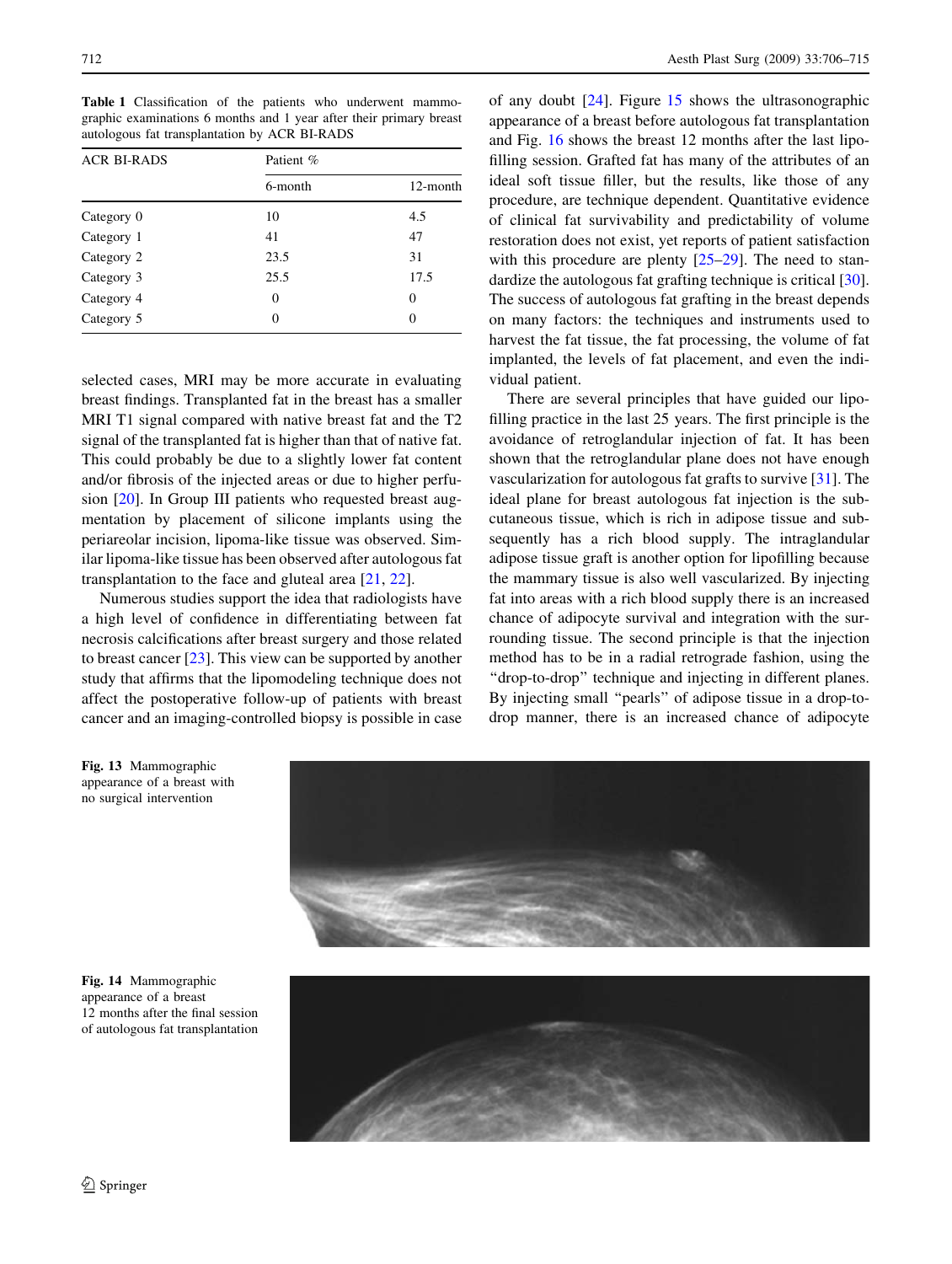<span id="page-7-0"></span>

Fig. 15 Ultrasonographic appearance of a breast with no surgical intervention



Fig. 16 Ultrasonographic appearance of a breast 12 months after the final session of autologous fat transplantation

survival and avoidance of creating encapsulated tumors caused by fat bolus injection which subsequently become calcified (Figs. 17, 18). The third principle is that the final expected result of breast fat grafting should not be the aim of a single procedure but rather that of a multisession procedure in order to prevent major complications. When the patient desires voluptuous breasts, those can be obtained by repeated intramammary and intraglandular adipose tissue grafting. The fourth principle is the division of the breast into four cosmetic units and systematic lipofilling of those cosmetic units in each treatment session. This prevents miscalculations and under- or overtreatment of each breast cosmetic unit. The fifth principle is that a 3-month interval

Fig. 17 Mammographic appearance of an encapsulated breast tumor 6 months after bolus injection of fat in a 34-year-old patient

![](_page_7_Picture_8.jpeg)

Fig. 18 Mammographic appearance of calcified breast tumor 12 months after bolus injection of fat in a 34-year-old patient

between treatment sessions is needed in order to perform successful fat grafting in the breast. During his 25 years of experience, the senior author has dedicated himself to producing modest breast augmentation results in order to prevent complications that could result after injection of an excessive amount of fat.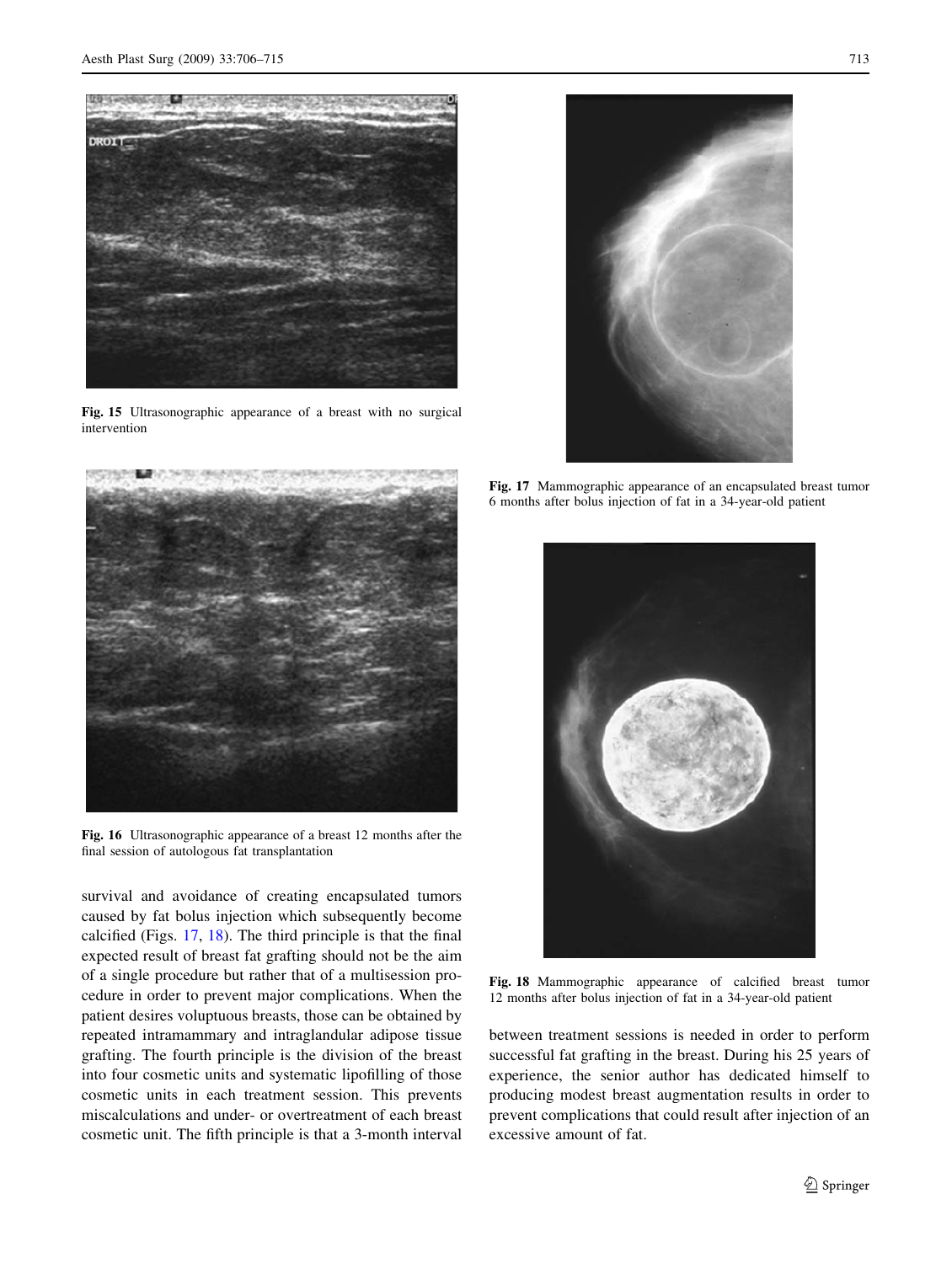<span id="page-8-0"></span>Even though the aforementioned principles have been followed closely, there were still complications, as stated above. Most of those complications were observed in the early postoperative period and were resolved. Fat graft reabsorption was observed in our series [\[29](#page-9-0)]. Although quantitative measurements for fat reabsorption exist and fat volume survival can be predicted by the use of serial MRI, such measures were not performed as a standard method of evaluation [\[32](#page-9-0), [33\]](#page-9-0). In some cases in which MRI was performed to evaluate breast lesions following lipofilling, the grafted fat was distinguished from the native fat but there was no preoperative and no immediate postoperative MRI control to accurately quantify the percentage of fat survival. Therefore, we could not objectively measure the rate of fat reabsorption following our technique. The multiple-session autologous fat grafting that was performed in the majority of the cases in this series of patients could have counterbalanced the possible partial fat reabsorption. A major disadvantage of this treatment plan is that the patients need to undergo several sessions before the final result can be achieved, a factor that sometimes discourages patients. Although 670 patients out of 820 have had mammography and ultrasonography 6 months and 1 year after their first session of breast lipofilling under our care, almost 20% of patients failed to have those exams. This was because some of the patients underwent only one treatment session and did not return to our clinic, were out-of-town patients who were followed up by their home physician, or simply failed to show up for the mammography. All the patients were informed and signed a consent form that stated that lipomodeling of the breast could be associated with a risk of calcification and multiple cyst formation and screening imaging is advised thereafter during their lifetime.

In all patients with a susceptible breast lesion less than 1 year after the final intervention, the opinion of an experienced radiologist and further evaluation may be needed because the susceptible lesion could be a primary breast cancer or a locoregional recurrence of breast cancer. Nevertheless, we have observed in our series that the majority of breast lesions resulting from lipofilling of the breast, such as fat necrosis, cyst formation, and indurations, are seen during the first 6 months after each session. Any breast lesions, including calcifications, cysts, tumor locoregional occurrence, or primary breast cancer, that are not apparent in the first year after the final procedure of lipofilling we believe are not directly associated with the autologous fat grafting to the breast. This has been confirmed by long-term follow-up of 230 patients (range  $= 2-25$  years, mean  $= 11.3$  years) who have been followed up yearly by mammographic and ultrasonographic examinations. Although lipofilling of the breast in Group III patients has produced aesthetically pleasant results, there were 36 patients who were not satisfied by the breast volume achieved. This is a limitation of the technique and at the same time one of its principles in order to avoid major complications. Patients should be advised that insertion of breast implants may be needed in order to achieve the final desired breast volume in some cases.

We believe that the introduction of regenerative cellbased strategies in our practice, such as those encompassing the use of stem cells, can hold tremendous promise for augmentation of the breast. In cell-assisted lipotransfer (CAL), autologous adipose-derived stem cells (ADSCs) are used in combination with lipoinjection. A stromal vascular fraction (SVF) containing ADSCs is freshly isolated from half of the aspirated fat and recombined with the other half. This process converts relatively ADSC-poor aspirated fat to ADSC-rich fat. The preliminary results suggest that CAL is effective and safe for soft tissue augmentation and superior to conventional lipoinjection [[34\]](#page-9-0). Another study has confirmed that the CAL fat can survive better (35% on average) than non-CAL fat, and microvasculature can be detected more prominently in CAL fat, especially in the outer layers of the fat transfer [\[35](#page-9-0)].

## Conclusion

In the last 25 years the results of autologous fat transplantation have been satisfying and stable when the treatment is done in multiple sessions, each consisting of injection of small quantities of adipose tissue fat. The final expected result should not be the aim of a single procedure in order to prevent major complications. Mammary lipografting is a procedure that can be offered to patients for breast reconstructive and cosmetic purposes.

#### References

- 1. Pulagam SR, Poulton T, Mamounas EP (2006) Long-term clinical and radiologic results with autologous fat transplantation for breast augmentation: case reports and review of the literature. Breast J 12(1):63–65
- 2. Illouz YG (1983) Body contouring by lipolysis: a 5-year experience with over 3000 cases. Plast Reconstr Surg 72(5):591–597
- 3. Bircoll M (1987) Cosmetic breast augmentation utilizing autologous fat and liposuction techniques. Plast Reconstr Surg 79(2):267–271
- 4. American Society of Plastic and Reconstructive Surgeons (AS-PRS) (1987) Ad-Hoc Committee on New Procedures. Report on autologous fat transplantation, September 30, 1987. Plast Surg Nurs 7(4):140–141
- 5. Spear SL, Wilson HB, Lockwood MD (2005) Fat injection to correct contour deformities in the reconstructed breast. Plast Reconstr Surg 116(5):1300–1305
- 6. Delay E, Delpierre J, Sinna R, Chekaroua K (2005) How to improve breast implant reconstructions. Ann Chir Plast Esthet 50(5):582–594
- 7. Missana MC, Laurent I, Barreau L, Balleyguier C (2007) Autologous fat transfer in reconstructive breast surgery: indications, technique and results. Eur J Surg Oncol 33(6):685–690